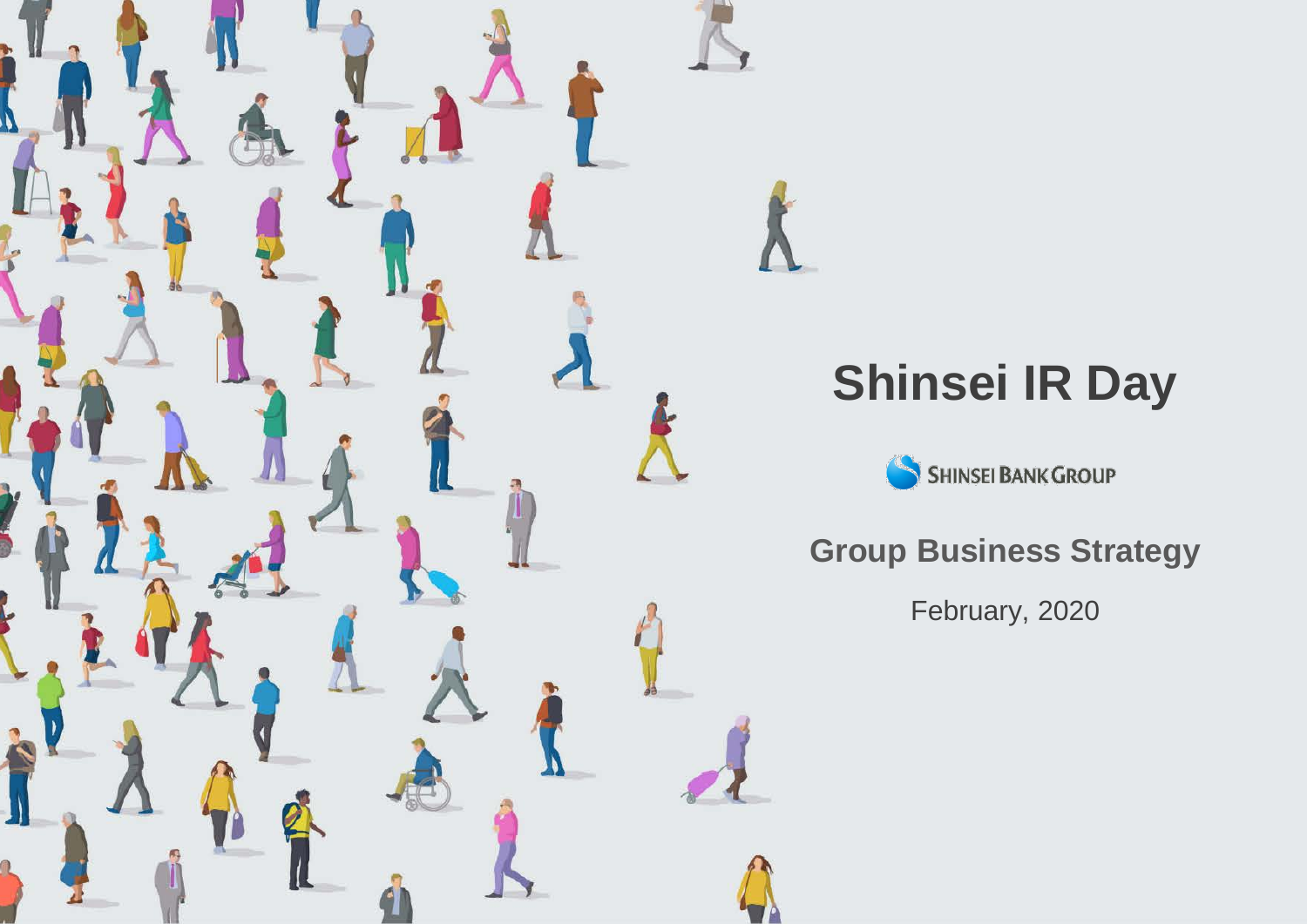# **Three Visions of Our In-Organic Strategy**

**Create non-continuative growth opportunity**

**"Quantitative" non-continuation**

Acquisition for expansion of existing business

**"Qualitative" non-continuation**

Value Co-Creation with non-financial business through **Ecosystem** 

## **Enhancement of the skill creation**

Acquisition and partnership featured by advanced technology **SHINSEI BANK GROUP 2**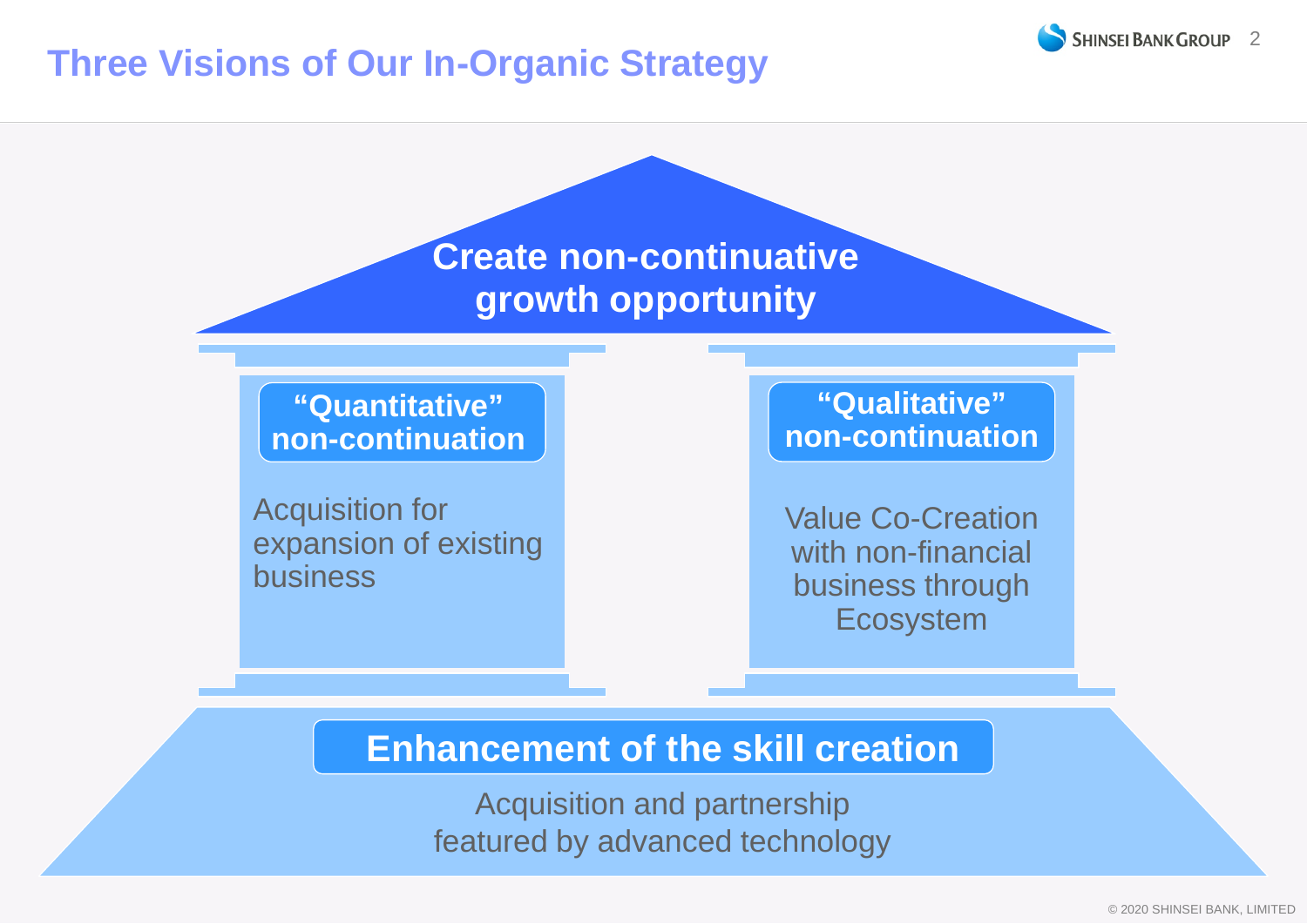SHINSEI BANK GROUP 3 **"Quantitative" non-continuation: Expansion of existing business through the cross industry collaboration**

**Stock Acquisition**



Value addition to our construction machinery leasing business

# **Co-Creating Business**



Provision of the lending service function for individuals

Provision of compound financial service for small scale companies



Provision of credit services for foreign residents in Japan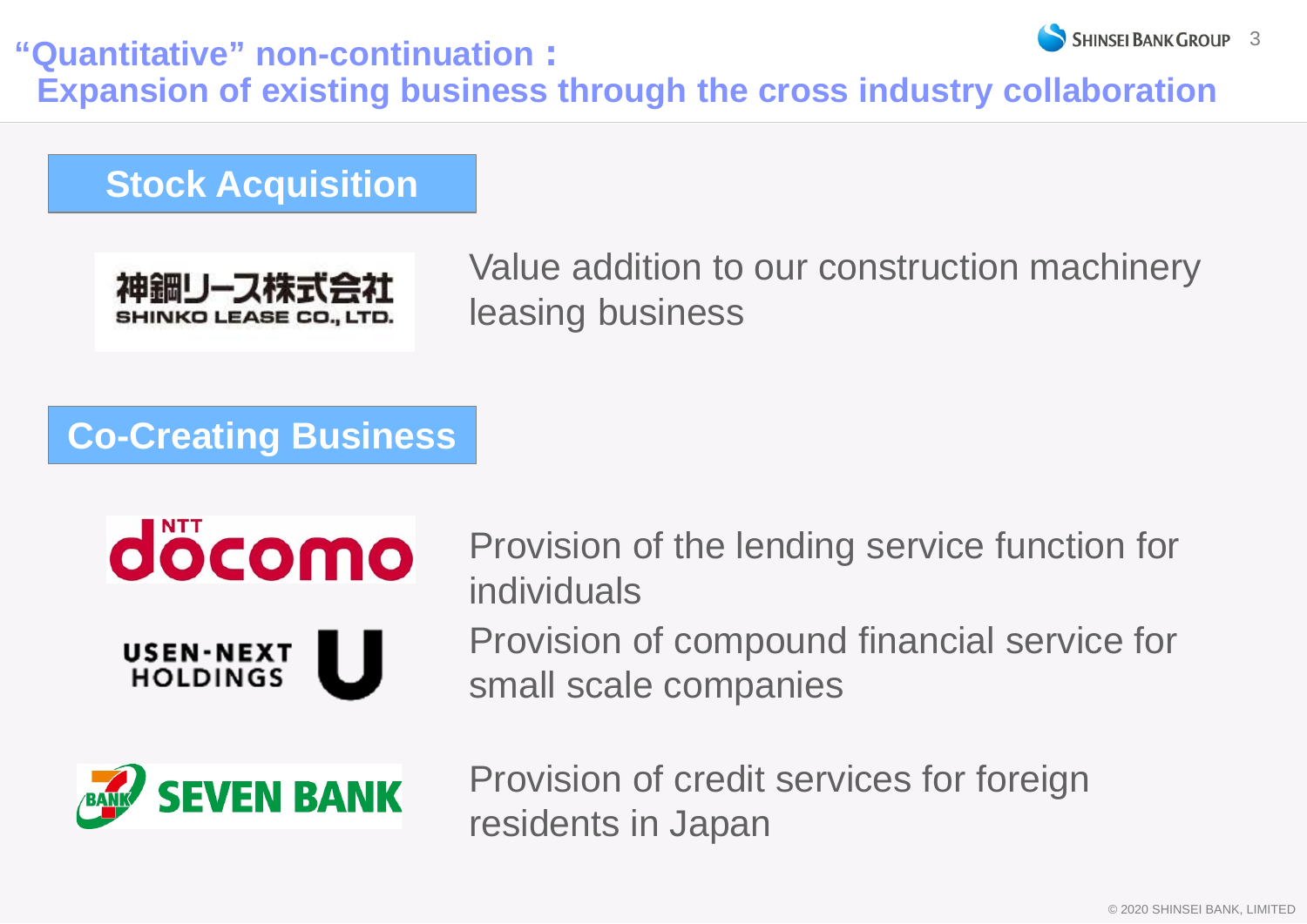#### **SHINSEI BANK GROUP 4 "Enhancement of the skill creation " to support creation of non-continuative growth opportunity**



**In advanced technology, we focus on high affinity domain of finance business**

## **Purpose:**

Develop new skills and technology in-house and realize efficiency of existing business to provide solutions in new business domain

## **Example:**

aney

anew G.K.

- By utilizing AI, gain scoring know-how based on about 200,000 data.
- **Ability to offer quick financing by** cooperation with platformers
- **Accumulate data and aim at the** development of our proprietary scoring model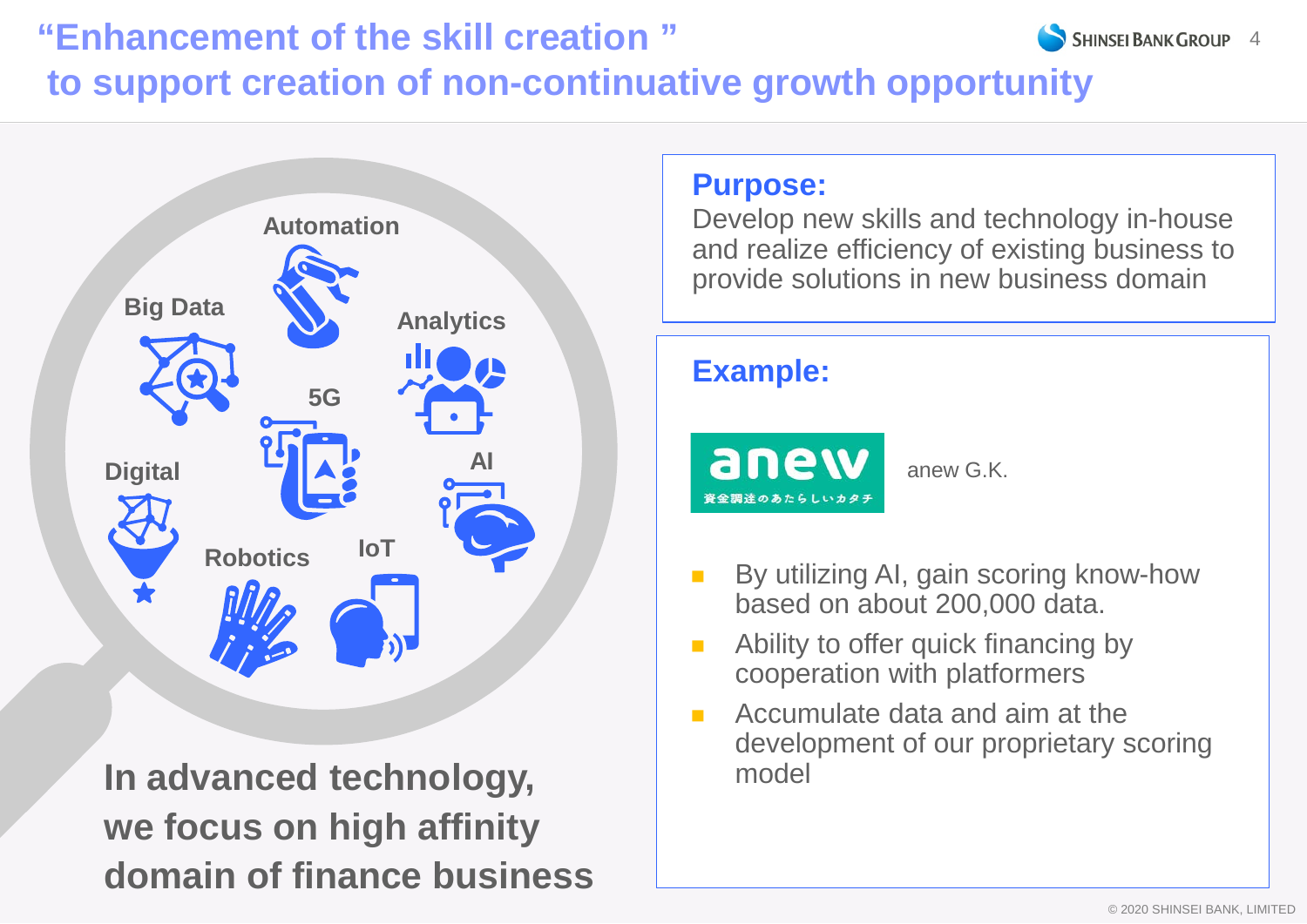#### **SHINSEI BANK GROUP 5 "Qualitative" non-continuation: Value Co-Creation with non-financial businesses through Ecosystem**



1. Based on the necessary manpower of keeping the GDP growth rate, we made a necessary foreign worker number that from a difference of the necessary number of the workers and number of the working population as of 2030 population dynamics prediction, the difference that subtracted increase of the number of the real workers by the class of women, senior layer, improvement of the productivity. we consider 2 variables of the economic growth degree and the productivity improvement degree.

2 Estimation of Shinsei based on the outside investigation (SMAM/2017, Persol Research Institute/2019)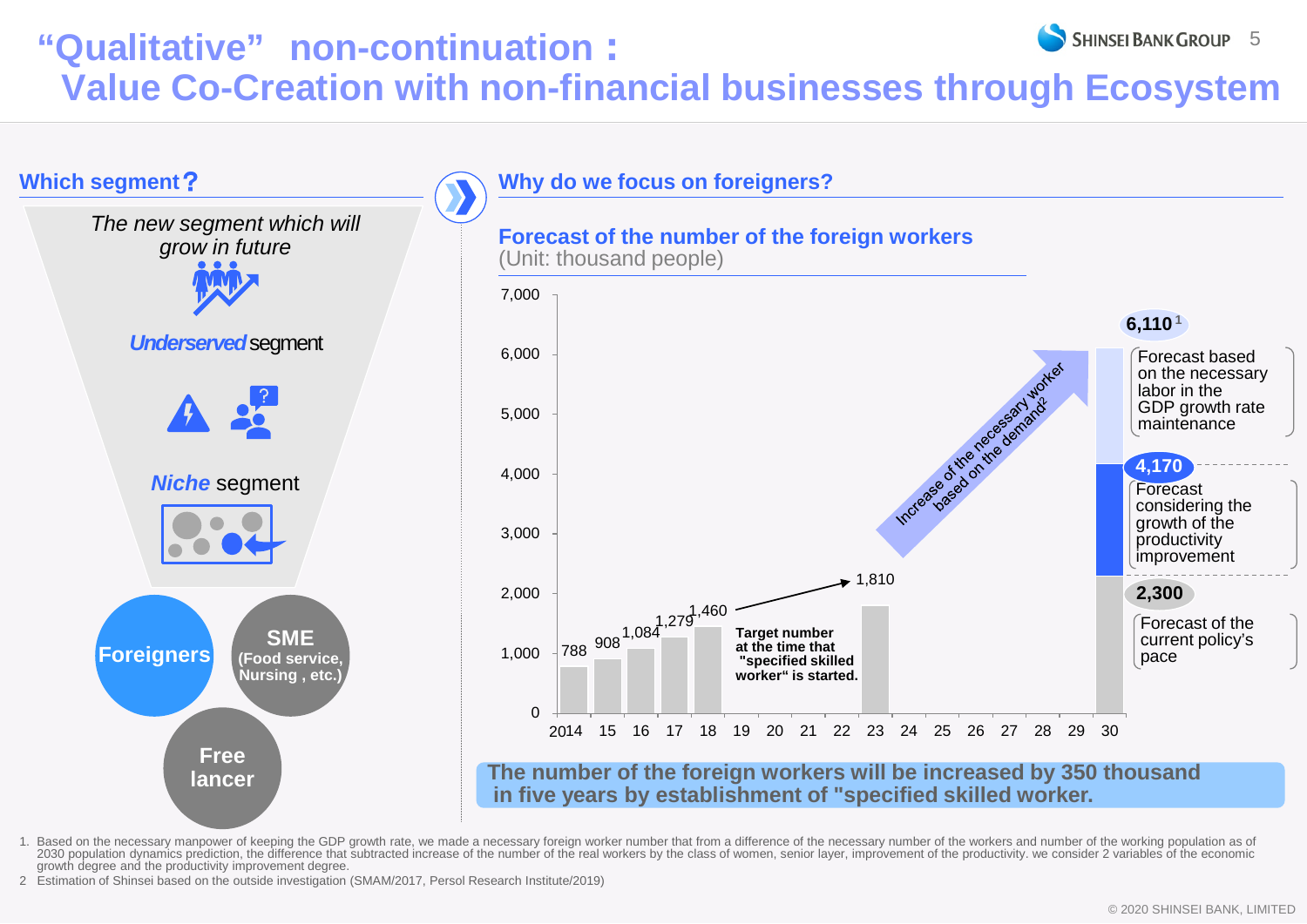#### **SHINSEI BANK GROUP 6 "Qualitative" non-continuation: Value Co-Creation with non-financial businesses through Ecosystem**

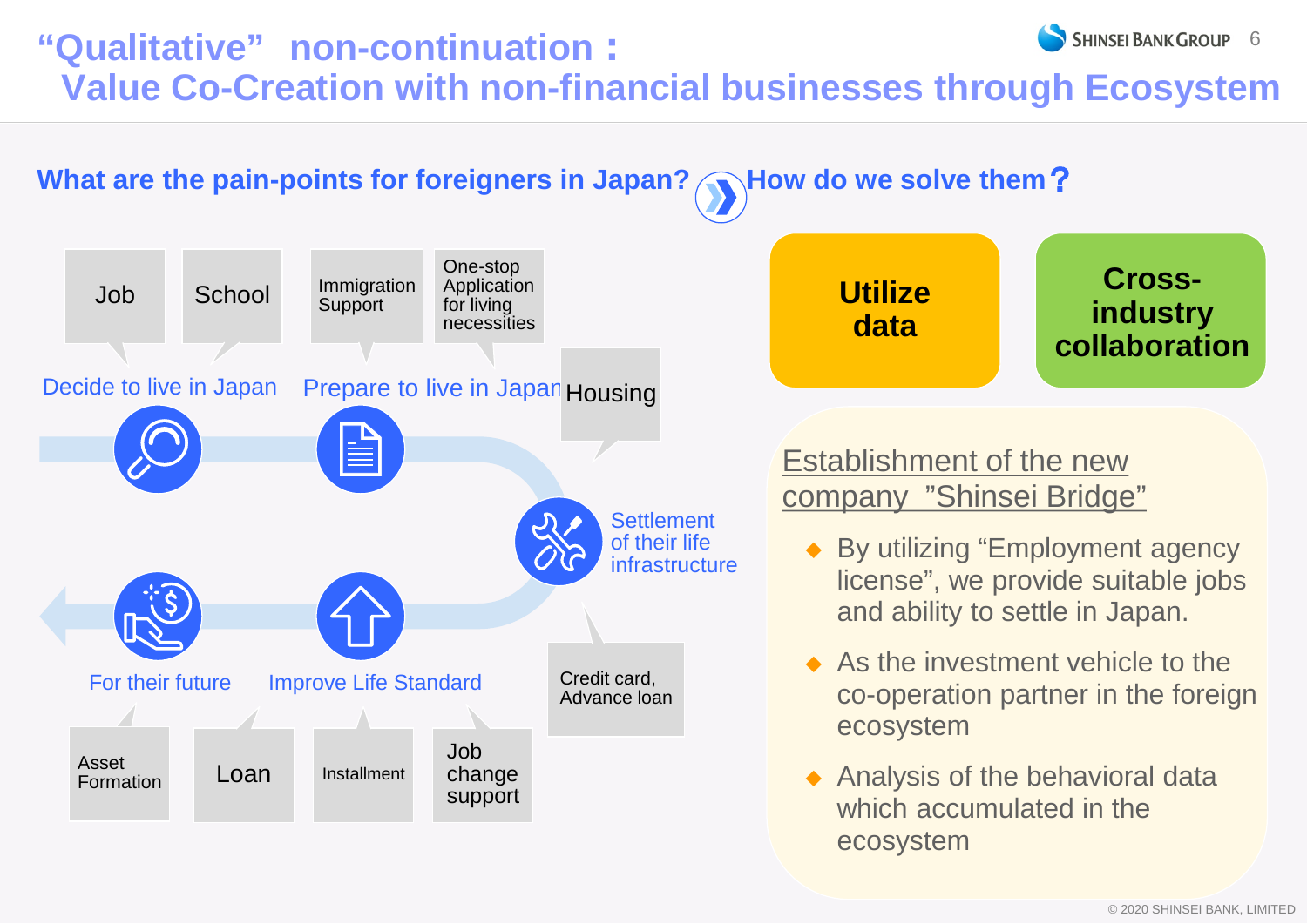#### **SHINSEI BANK GROUP 7 "Qualitative" non-continuation: Value Co-Creation with non-financial businesses through Ecosystem**



© 2020 SHINSEI BANK, LIMITED